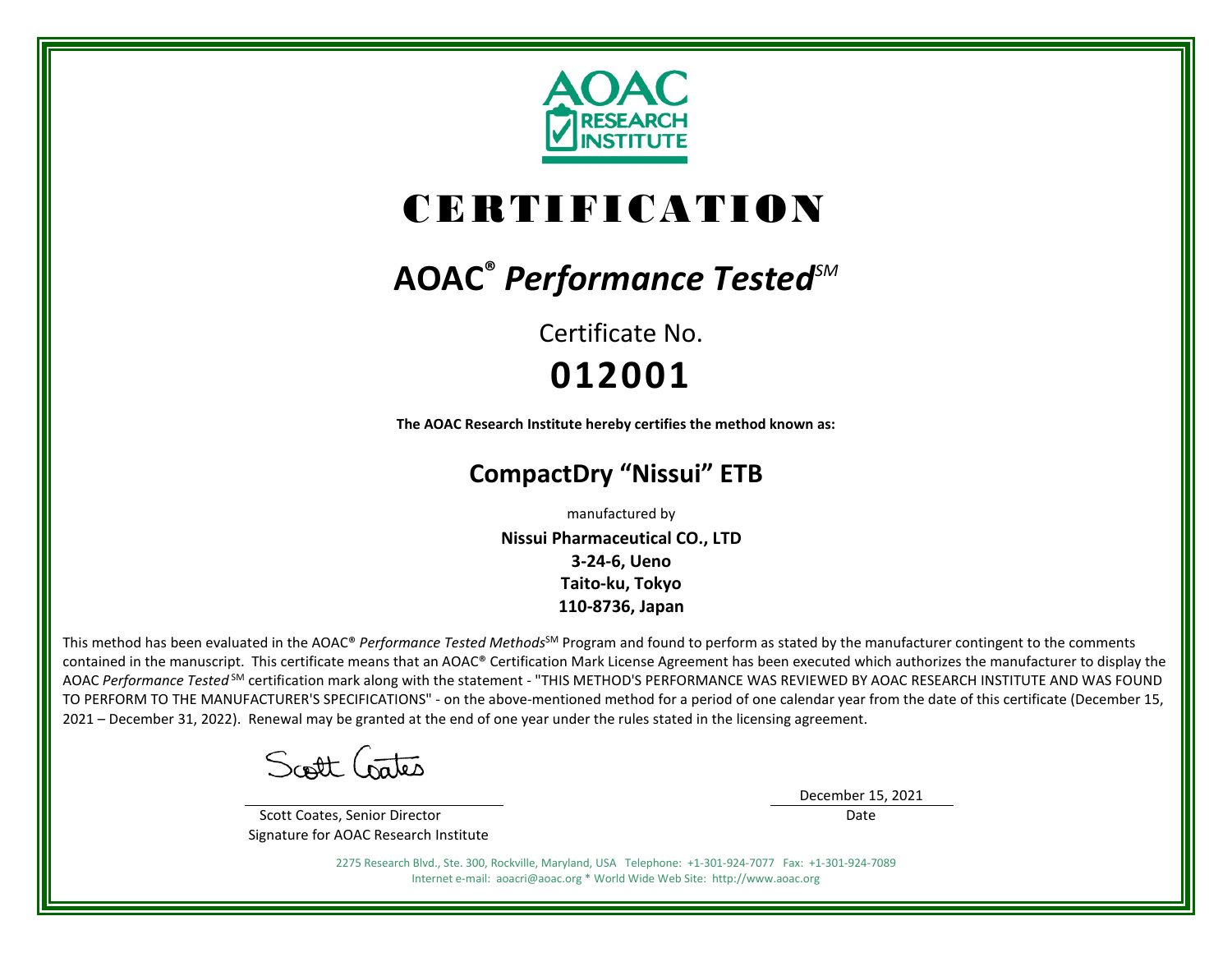| <b>METHOD AUTHORS</b>                                                                                                                      | <b>SUBMITTING COMPANY</b>                                                                                                                              |
|--------------------------------------------------------------------------------------------------------------------------------------------|--------------------------------------------------------------------------------------------------------------------------------------------------------|
| Shingo Mizuochi, Maria Nelson, Chris Baylis, Gail Betts, Linda Everis,                                                                     | Nissui Pharmaceutical CO., LTD                                                                                                                         |
| Becky Green, Keith Jewell, Farinaz Monadjemi                                                                                               | 3-24-6, Ueno                                                                                                                                           |
|                                                                                                                                            | Taito-ku, Tokyo                                                                                                                                        |
|                                                                                                                                            | 110-8736, Japan                                                                                                                                        |
|                                                                                                                                            |                                                                                                                                                        |
| <b>METHOD NAME(S)</b>                                                                                                                      | <b>CATALOG NUMBERS</b>                                                                                                                                 |
| CompactDry "Nissui" ETB                                                                                                                    | 54005, 54055                                                                                                                                           |
|                                                                                                                                            |                                                                                                                                                        |
| <b>INDEPENDENT LABORATORY</b>                                                                                                              | <b>AOAC EXPERTS AND PEER REVIEWERS</b>                                                                                                                 |
| Campden BRI                                                                                                                                | Yi Chen <sup>1</sup> , Michael Brodsky <sup>2</sup> , Maria Cristina Fernandez <sup>3</sup>                                                            |
| <b>Station Road</b>                                                                                                                        | <sup>1</sup> US FDA, CFSAN, College Park, MD, USA                                                                                                      |
| Chipping Campden                                                                                                                           | <sup>2</sup> Brodsky Consultants, Ontario, CANADA                                                                                                      |
| Gloucerstershire, GL55 6LD, UK                                                                                                             | <sup>3</sup> University of Buenos Aires, Buenos Aires, Argentina                                                                                       |
|                                                                                                                                            |                                                                                                                                                        |
| <b>APPLICABILITY OF METHOD</b>                                                                                                             | <b>REFERENCE METHODS</b>                                                                                                                               |
| Target Organism - Enterobacteriaceae                                                                                                       | ISO 21528-2:2004 Microbiology of food and animal feeding stuffs: Horizontal<br>method for the detection and enumeration of Enterobacteriaceae – colony |
| Matrixes - (2008 study) raw ground beef, cooked chicken, lettuce (pre-                                                                     | count method – part 2: colony count method (2)                                                                                                         |
| washed, bagged shredded iceberg), frozen fish (cod fillets), instant<br>nonfat dry milk powder and pasteurized milk (2% fat); (2017 study) | ISO/DIS 2158-2:2014 Horizontal method for the detection and enumeration of<br>Enterobacteriaceae - Part 2: colony count method (3)                     |

**ISO/DIS 2158-2:2017 Horizontal method for the detection and enumeration of Enterobacteriaceae – Part 2: colony count method (4)**

| <b>ORIGINAL CERTIFICATION DATE</b>                                            | <b>CERTIFICATION RENEWAL RECORD</b>                                           |
|-------------------------------------------------------------------------------|-------------------------------------------------------------------------------|
| <b>January 09, 2020</b>                                                       | Renewed annually through December 2022.                                       |
|                                                                               |                                                                               |
| <b>METHOD MODIFICATION RECORD</b>                                             | <b>SUMMARY OF MODIFICATION</b>                                                |
| November 2020 Level 1<br>1.                                                   | <b>Editorial changes.</b><br>1.                                               |
|                                                                               |                                                                               |
| Under this AOAC® Performance Tested <sup>SM</sup> License Number, 012001 this | Under this AOAC® Performance Tested <sup>SM</sup> License Number, 012001 this |
| method is distributed by:                                                     | method is distributed as:                                                     |
| <b>Hardy Diagnostics</b><br>1.                                                | <b>Compact Dry ETB</b><br>1.                                                  |
| <b>R-Biopharm AG</b><br>2.                                                    | <b>Compact Dry ETB</b>                                                        |
|                                                                               |                                                                               |
|                                                                               |                                                                               |

#### **PRINCIPLE OF THE METHOD (1)**

**pasteurized cream, cream cheese, ready to cook fresh vegetables, vegetable juice, raw ground pork, raw bacon, fresh cooked prawns, fish** 

**Performance claims – Performance equivalent to that of the ISO 21528- 2:2004 Microbiology of food and animal feeding stuffs: Horizontal method for the detection and enumeration of Enterobacteriaceae – colony count method – part 2: colony count method (2), and to ISO/DIS 2158-2:2014 Horizontal method for the detection and enumeration of Enterobacteriaceae – Part 2: colony count method (3) for a variety of** 

**paté, sandwich and cooked chilled rice**

**foods.**

The CompactDry "Nissui" ETB is a ready-to-use test method for detection and enumeration of Enterobacteriaceae in food and related products. The CompactDry "Nissui" ETB comes pre-sterilized as dry media sheets containing culture medium containing glucose and selective agents, plus a cold-soluble gelling agent which are rehydrated by adding 1 mL of prepared sample. The sample automatically and evenly diffuses throughout the plate. Enterobacteriaceae colonies appear red/purple on the medium. The total Enterobacteriaceae count can be determined in a sample after 24  $\pm$  2 h of incubation at 37  $\pm$  1°C.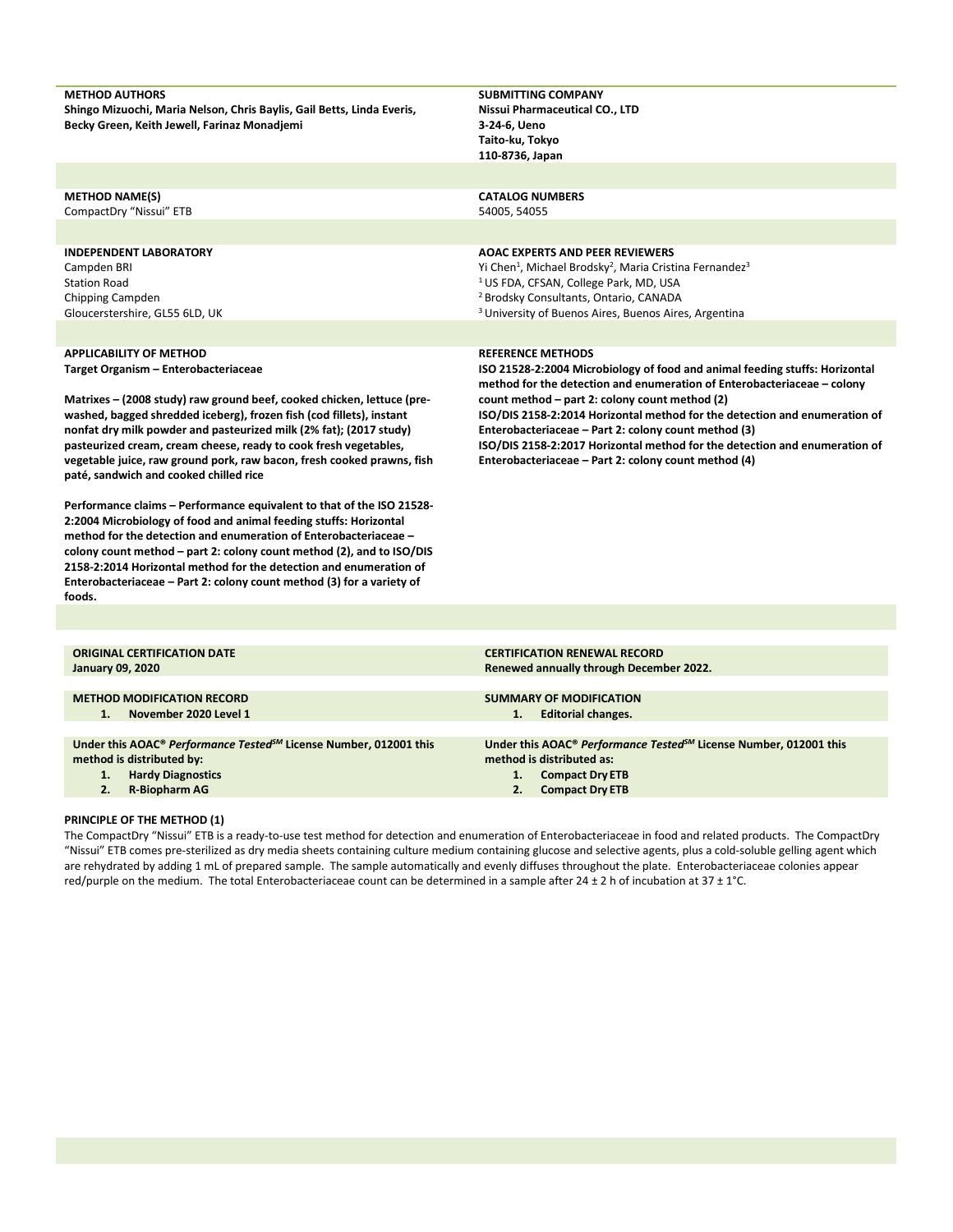#### **DISCUSSION OF THE VALIDATION STUDY (1)**

The CompactDry "Nissui" ETB was certified by MicroVal in 2008 and reevaluated in 2017 according to the revised (2016) ISO microbiological method validation standard. Data from matrix studies and inclusivity/exclusivity testing were examined in this report using the AOAC guidelines for AOAC PTM certification. To meet the AOAC requirements, inclusivity strains were added for a total of 50 unique Enterobacteriaceae species, and exclusivity strains were added for a total of 30 unique non-Enterobacteriaceae strains. Product consistency and stability testing was also added. Robustness was assessed as part of the multi-laboratory study. In inclusivity testing, *Serratia marcescens* (raw mince, CRA 1521), *Raoultella ornithinolytica* (ropy cream, CRA 16928), *Serratia proteamaculans* (NCTC 11544) and *Yersinia intermedia* (natural isolate, CRA 380) were not detected by the CompactDry "Nissui" ETB. However, other species of *Serratia* (*fonticola*, *liquifaciens*, *odorifera* and *rubidaea*) were positive the CompactDry "Nissui" ETB, as were *Raoultella planticola* and *Yersinia entercolitica* and *Yersinia fredriksenii*, indicating that the CompactDry "Nissui" ETB can still detect a variety of species within these genera, but not the indicated isolates tested in this study. *Pectobacterium atrosepticum* (industrial isolate, CRA 8031) was not detected by either method (CompactDry "Nissui" ETB or reference method). Typically, this species can metabolize a variety of compounds (starch, lactose, maltose, sucrose, fructose and others) but was not able to grow on CompactDry "Nissui" ETB or VRBGA at 37 ± 1°C in this case. In exclusivity testing, *Pasteurella bettyae* (NCTC 10535) gave typical colonies on both CompactDry "Nissui" ETB and VRBGA. This strain is known to ferment glucose but is oxidase-positive, which is unlike members of the Enterobacteriaceae. *Aeromonas bestiarum, Aeromonas eucrenophila* and *Aeromonas hydrophilia* gave typical colonies on VRBGA but were not detected by the CompactDry "Nissui" ETB. No other exclusivity strains tested were detected by the CompactDry "Nissui" ETB, indicating that this candidate method may be more selective than the reference method for certain organisms. In the single laboratory matrix studies, there were no statistically significant differences in results seen between the CompactDry "Nissui" ETB and the ISO reference method at any contamination levels for raw ground beef, shredded iceberg lettuce, pasteurized cream, raw bacon, sandwich and cooked chilled rice. For the lowest contamination levels of cooked chicken, instant nonfat dry milk powder, cream cheese and vegetable juice, the mean differences in log<sub>10</sub> values between methods were <0.5, (0.284, 0.201, -0.185 and -0.334, respectively), however, one side of the CI was outside of the recommended (-0.5, 0.5) range. This indicates that the two methods had similar results, but because the contamination levels were so low, small differences in the number of colonies recorded had a bigger impact on the CIs. There were no statistical differences between the methods in these foods at the higher contamination levels. At the lowest contamination level of frozen fish, the mean difference between methods was -1.350, with a CI (-1.800, 0.910), both indicators well outside the acceptable range. A small number of colonies were isolated from the first dilution, 8 colonies total from 10 CompactDry "Nissui" ETB plates, while the VRBGA averaged 9 CFU/plate. The mean differences and CIs were well within the acceptance criteria at the four higher contamination levels, so the very low contamination level is not a good representation of the method performance. A difference between methods was also seen in the lowest contamination level of raw ground pork. The mean difference was >0.5 (-0.530) and the CI was (-0.723, -0.337). In this case, contamination levels were not low (3.842 for CompactDry "Nissui" and 4.373 for VRBGA). However, the mean differences in the two higher contamination levels were small at -0.031 and -0.106.

For ready to cook vegetables and fresh cooked prawns, statistical differences between the methods were seen at two contamination levels. For the ready to cook vegetables, a difference was seen in the CI at the low level (-0.711, 0.054), but the mean difference was <0.5 (-0.329). Because the contamination level was low, the small differences had a bigger impact on the CI. For the high level, mean differences between the methods was small, -0.032, but the upper confident limit was slightly above of the recommended acceptance parameter at -0.514. The CompactDry "Nissui" ETB method had higher variability between the replicates than the ISO method as indicated by the higher s<sub>r</sub> (0.433 vs. 0.153). For the cooked prawns, there was a significant difference in the middle contamination level, with a mean difference of -0.801 (-1.381, -0.238). The differences in the lower and higher levels were small at 0.039 (-0.075, 0.154) and -0.161 (-0.675, 0.354), respectively. The CI for the high level could be due to the higher standard deviation for the CompactDry "Nissui" ETB in this level. Although not a statistical outlier, one of the five replicates tested in the high level gave counts well below the others.

For the fish paté, the differences between methods were statistically significant at all contamination levels; -0.458 (-0.554, -0.63), 0.533 (0.231, 0.835) and -0.502 (-0.613, -0.391) for the low, middle and high contamination levels, respectively. However, in all cases, the differences were borderline, and the results do not trend in the same direction for all levels. The bias is low for the low and high contamination levels but high for the middle contamination level. The s<sub>r</sub> is similar at each level for both methods, and the  $R^2$  is 0.91. Perhaps the natural flora in this matrix contributed to the difference in the bias.

The multi-laboratory study showed no differences between the methods for pasteurized liquid milk. Mean differences between the methods and CIs were within the recommended acceptable range. The sr and sR values were similar for the CompactDry "Nissui" ETB and VRBGA at each contamination level. The low sR values (<0.2) indicate robust method performance across laboratories. No differences were seen in three different manufactured lots and up to 16 months of storage.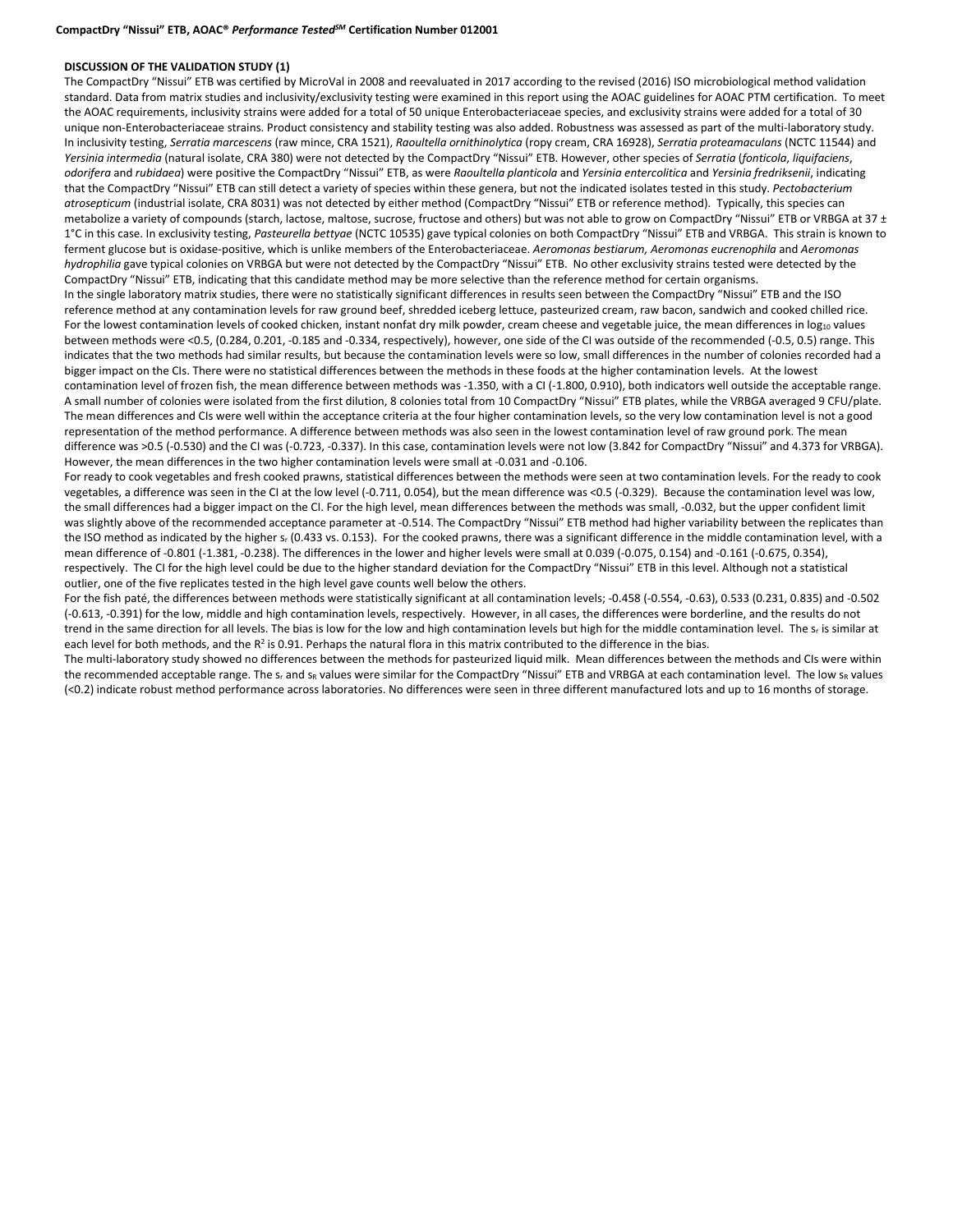#### **Table 1. Inclusivity results for CompactDry "Nissui" ETB (1)**

|                |                                                                               |                              |                                | CompactDry                          |                           |
|----------------|-------------------------------------------------------------------------------|------------------------------|--------------------------------|-------------------------------------|---------------------------|
| No.            | Strain                                                                        | CRA <sup>a</sup> code        | Origin/source                  | "Nissui" ETB <sup>b</sup><br>Result | VRBGA <sup>c</sup> Result |
|                | Inclusivity strains tested by Campden BRI in 2008                             |                              |                                |                                     |                           |
| $\mathbf 1$    | Citrobacter freundii                                                          | 40                           | <b>NCTCd</b> 9750              | $\ddot{}$                           | $\ddot{}$                 |
| $\overline{2}$ | Citrobacter freundii                                                          | 3163                         | Sausage                        | $\ddot{}$                           | $\ddot{}$                 |
| 3              | Edwardsiella tardia                                                           | 8392                         | <b>NCTC 10391</b>              | $\ddot{}$                           | $\ddot{}$                 |
| 4              | Enterobacter aerogenes                                                        | 15736                        | <b>NCTC 10006</b>              | $\ddot{}$                           | $\ddot{}$                 |
| 5              | Enterobacter cloacae                                                          | 1472                         | Dried milk                     | $\ddot{}$                           | $\ddot{}$                 |
| 6              | Enterobacter cloacae                                                          | 6633                         | DuPont <sup>e</sup> 2850       | $\ddot{}$                           | $\ddot{}$                 |
| $\overline{7}$ | Escherichia coli                                                              | 1476                         | Dried milk                     | $\ddot{}$                           | $\ddot{}$                 |
| 8              | Escherichia coli                                                              | 1871                         | <b>NCIMB<sup>f</sup> 10223</b> | $\ddot{}$                           | $\ddot{}$                 |
| 9              | Escherichia coli                                                              | 2003                         | Fish                           | ÷                                   | $\ddot{}$                 |
| 10             | Escherichia coli                                                              | 2091                         | <b>NCTC 8008</b>               |                                     |                           |
| 11             | Escherichia coli                                                              | 2092                         | <b>NCTC 11603</b>              | 4                                   | $\ddot{}$                 |
| 12             | Escherichia coli                                                              | 11017                        | <b>NCTC 12241</b>              | +                                   | $\ddot{}$                 |
| 13<br>14       | Escherichia coli                                                              | 11626<br>15943               | <b>NCTC 5933</b>               |                                     | $\ddot{}$<br>$\ddot{}$    |
| 15             | Escherichia coli<br>Escherichia coli                                          | 16041                        | <b>NCIMB 700555</b>            |                                     | $\ddot{}$                 |
| 16             | Hafnia alvei                                                                  | 4009                         | Raw ground beef<br>Sandwich    |                                     | $\ddot{}$                 |
| 17             | Klebsiella oxytoca                                                            | 8387                         | <b>NCTC 8167</b>               |                                     | $\ddot{}$                 |
| 18             | Klebsiella oxytoca                                                            | 15926                        | ATCC <sup>g</sup> 13182        |                                     |                           |
| 19             | Pantoea agglomerans                                                           | 15947                        | <b>NCIMB 11392</b>             |                                     | $\ddot{}$                 |
| 20             | Proteus mirabilis                                                             | 1588                         | Poultry                        |                                     | $\ddot{}$                 |
| 21             | Proteus vulgaris                                                              | 1581                         | Poultry                        |                                     |                           |
| 22             | Providencia rettgeri                                                          | 8386                         | <b>NCTC 7475</b>               |                                     | ÷                         |
| 23             | Salmonella Dublin                                                             | 1356                         | <b>NCTC 9676</b>               |                                     | $\ddot{}$                 |
| 24             | Salmonella Enteriditis                                                        | 1004                         | Chicken                        |                                     | $\ddot{}$                 |
| 25             | Salmonella Poona                                                              | 725                          | <b>NCTC 4840</b>               |                                     | $\ddot{}$                 |
| 26             | Salmonella Typhimurium                                                        | 11634                        | ATCC 14028                     |                                     |                           |
| 27             | Serratia marcescens                                                           | 1521                         | Raw mince                      |                                     | $\ddot{}$                 |
| 28             | Shigella boydii                                                               | 324                          | <b>NCTC 11321</b>              | +                                   | $\ddot{}$                 |
| 29             | Shigella flexneri                                                             | 325                          | <b>NCTC 9950</b>               |                                     | $\ddot{}$                 |
| 30             | Shigella sonnei                                                               | 326                          | <b>NCTC 10352</b>              | +                                   | $\ddot{}$                 |
| 31             | Shigella sonnei                                                               | 4107                         | <b>NCTC 9950</b>               | $\ddot{}$                           | $\ddot{}$                 |
| 32             | Yersinia enterocolitica                                                       | 4103                         | <b>NCTC 10352</b>              | $\ddot{}$                           | $\ddot{}$                 |
| 33             | Inclusivity strains tested by Campden BRI in 2017<br>Buttiauxella warmboldiae | 17112                        | Rainwater                      | $\begin{array}{c} + \end{array}$    | $\ddot{}$                 |
| 34             | Citrobacter amalonaticus                                                      | 7458                         | <b>Beansprouts</b>             | $\ddot{}$                           | $\ddot{}$                 |
| 35             | Citrobacter braakii                                                           | 16279                        | Industrial isolate             | $\ddot{}$                           | $\ddot{}$                 |
| 36             | Cronobacter sakazakii                                                         | 16909                        | Dried milk                     | $\ddot{}$                           | $\ddot{}$                 |
| 37             | Enterobacter agglomerans                                                      | 1488                         | Mince                          | $\ddot{}$                           | $\ddot{}$                 |
| 38             | Enterobacter amnigenus                                                        | 7426                         | Mushrooms                      | $\ddot{}$                           | $\ddot{}$                 |
| 39             | Enterobacter intermedius                                                      | 17023                        | Surface water                  |                                     |                           |
| 40             | Erwinia amylovorans                                                           | 8037                         | Industrial isolate             |                                     |                           |
| 41             | Escherichia fergusonii                                                        | 7522                         | Sausages                       |                                     |                           |
| 42             | Escherichia hermanii                                                          | 7477                         | Sesame seeds                   | $\ddot{}$                           | $\ddot{}$                 |
| 43             | Escherichia vulneris                                                          | 2005                         | Vegetables                     | $\ddot{}$                           | $\ddot{}$                 |
| 44             | Klebsiella pneumoniae                                                         | 6650                         | Industrial isolate             | $\ddot{}$                           | $\ddot{}$                 |
| 45             | Morganella morganii                                                           | 5120                         | Pork                           | $\ddot{}$                           | +                         |
| 46             | Pectobacterium atrosepticum                                                   | 8031                         | Industrial isolate             |                                     |                           |
| 47             | Providencia alcalifaciens                                                     | 7469                         | Chicken                        |                                     | +                         |
| 48             | Rahnella aquatilis                                                            | 16911                        | <b>NCIMB 13365</b>             |                                     | $\ddot{}$                 |
| 49             | Raoultella ornithinolytica                                                    | 16928                        | Ropy cream                     |                                     | $\ddot{}$                 |
| 50<br>51       | Raoultella planticola<br>Salmonella bongori                                   | 16820<br>16379               | ATCC 43176<br>Not known        |                                     | $\ddot{}$<br>$\ddot{}$    |
| 52             | Salmonella enterica subsp arizonae                                            | 16380                        | Not known                      | 4                                   | $\ddot{}$                 |
| 53             | Salmonella enterica subsp diarizonae                                          | 16374                        | Not known                      |                                     | $\ddot{}$                 |
| 54             | Salmonella enterica subsp houtenae                                            | 1376                         | <b>NCTC 10401</b>              |                                     | $\ddot{}$                 |
| 55             | Salmonella Java                                                               | 1378                         | <b>NCTC 5706</b>               |                                     | $\ddot{}$                 |
| 56             | Salmonella Schwarzengrund                                                     | 1408                         | <b>NCTC 6756</b>               |                                     | $\ddot{}$                 |
| 57             | Serratia fonticola                                                            | 4613                         | Chicken                        | +                                   | +                         |
| 58             | Serratia liquifaciens                                                         | 1560                         | Mince                          |                                     | $\ddot{}$                 |
| 59             | Serratia proteamaculans                                                       | 16463                        | <b>NCTC 11544</b>              |                                     | $\ddot{}$                 |
| 60             | Shigella dysenteriae                                                          | 4275                         | Industrial isolate             | $\ddot{}$                           | $\ddot{}$                 |
| 61             |                                                                               | 16931                        | Cockroach                      | $\ddot{}$                           | $\ddot{}$                 |
|                | Shimwellia blattae                                                            |                              |                                |                                     |                           |
| 62             | Yersinia intermedia                                                           | 380                          | Industrial isolate             | $\overline{\phantom{a}}$            | $+$                       |
|                | Inclusivity strains tested by Nissui in 2018                                  |                              |                                |                                     |                           |
| 63<br>64       | Yersinia fredriksenii<br>Citrobacter youngae                                  | NA <sup>h</sup><br><b>NA</b> | ATCC 33641<br>Food             | $\ddot{}$<br>$\ddot{}$              | $\ddot{}$<br>$\ddot{}$    |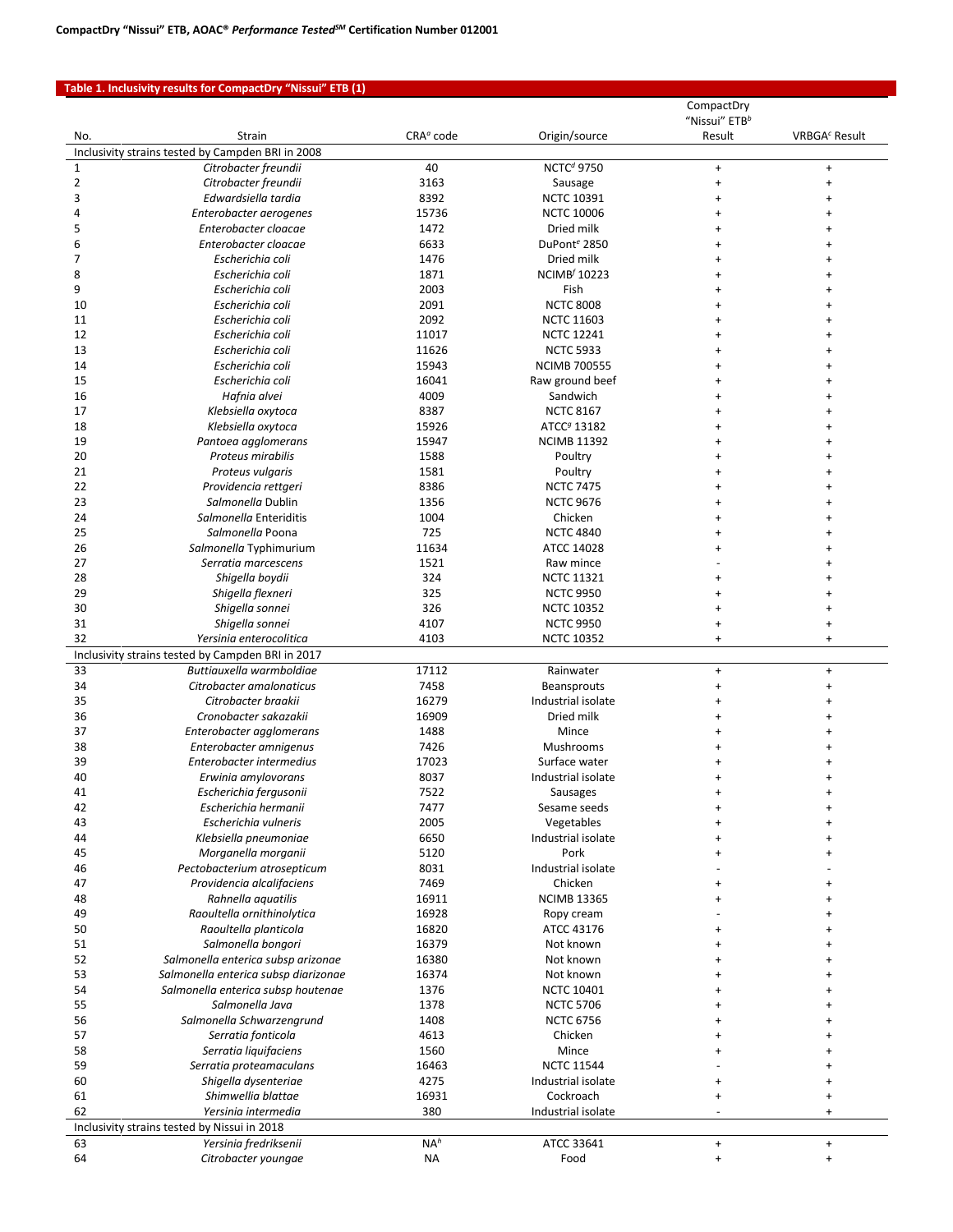#### **CompactDry "Nissui" ETB, AOAC®** *Performance TestedSM* **Certification Number 012001**

| 65 | Citrobacter farmeri     | <b>NA</b> | Human                 |  |
|----|-------------------------|-----------|-----------------------|--|
| 66 | Enterobacter gergoviae  | <b>NA</b> | ATCC 33028            |  |
| 67 | Serratia rubidaea       | <b>NA</b> | ATCC 27593            |  |
| 68 | Serratia odorifera      | <b>NA</b> | Unknown               |  |
| 69 | Citrobacter koseri      | <b>NA</b> | ATCC 25408            |  |
| 70 | Escherichia blattae     | <b>NA</b> | JCM <sup>/</sup> 1650 |  |
| 71 | Kluyvera ascorbata      | <b>NA</b> | ATCC 33433            |  |
| 72 | Kluyvera cryocrescens   | <b>NA</b> | ATCC 33435            |  |
| 73 | Morganella morganii     | <b>NA</b> | ATCC 25830            |  |
| 74 | Rahnella aguatilis      | <b>NA</b> | JCM 1683              |  |
| 75 | Salmonella Choleraesuis | <b>NA</b> | ATCC 13312            |  |
| 76 | Serratia marcescens     | <b>NA</b> | ATCC 13880            |  |

*<sup>a</sup>*CRA code = Cambden BRI Laboratories, Chipping Campden, Gloucestershire, UK.

*<sup>b</sup>*CompactDry "Nissui" ETB results: "+" = typical growth, "-" = no growth.

*c* VRBGA = Violet red bile glucose agar, per ISO 21528-2:2004 and ISO/DIS 21528-2:2014.

*<sup>d</sup>*NCTC = National Collection of Type Cultures, Porton Down, Salisbury, UK.

*e* DuPont = Wilmington, DE.

*f* NCIMB = National Collection of Industrial Food and Marine Bacteria, Aberdeen, Scotland.

*<sup>g</sup>*ATCC = American Type Culture Collection, Manassas, VA.

*<sup>h</sup>*NA = Not applicable.

*i* JCM = Japan Collection of Microorganisms, Ibaraki, Japan.

#### **Table 2: Exclusivity results for CompactDry "Nissui" ETB (1)**

| Origin/source<br>VRBGA <sup>c</sup> Result<br>Strain<br>CRA <sup>a</sup> code<br>Result<br>No.<br>Exclusivity strains tested by Campden BRI in 2008<br><b>NCTCd</b> 8049<br>4111<br>$\mathbf{1}$<br>Aeromonas hydrophilia<br>$\begin{array}{c} + \end{array}$<br>$\overline{2}$<br>8389<br>Avibacterium avium<br><b>NCTC 11297</b><br>3<br><b>Bacillus cereus</b><br>1761<br>Dairy product<br><b>Bacillus cereus</b><br>4110<br><b>NCTC 7464</b><br>Δ<br><b>Bacillus subtilis</b><br>4112<br><b>NCTC 10400</b><br>5<br>6<br>Bronchothrix thermospacta<br>16019<br><b>NCTC 10822</b><br>$\overline{7}$<br>Enterococcus faecalis<br>4113<br><b>NCTC 775</b><br>8<br>16049<br><b>NCIMB<sup>e</sup> 12280</b><br>Enterococcus faecalis<br>9<br>Lactobacillus gasseri<br>6804<br><b>NCIMB 13081</b><br>8391<br>10<br>Pasteurella bettyae<br><b>NCTC 10535</b><br>16030<br>11<br>Pediococcus pentosaceus<br><b>Brine</b><br>12<br>Pseudomonas aeruginosa<br>8299<br><b>NCIMB 10753</b><br>13<br>Pseudomonas fluorescens<br>15937<br><b>NCIMB 10586</b><br>16050<br>14<br>Pseudomonas fragi<br><b>NCTC 10689</b><br>15<br><b>NCTC 10655</b><br>Staphylococcus aureus<br>1216<br>16<br>Staphylococcus aureus<br>1224<br>Margarine<br>17<br>Staphylococcus aureus<br>1227<br>Frozen cooked prawns<br>18<br><b>NCIMB 12702</b><br>Staphylococcus aureus<br>4105<br>19<br>Vibrio mimicus<br>6351<br><b>NCTC 11435</b><br>$\downarrow^f$<br>20<br>Vibrio parahaemolyticus<br>15737<br><b>NCTC 11344</b><br>$\ddot{}$<br>Exclusivity strains tested by Campden BRI in 2017<br>21<br>17068<br>Aeromonas bestiarum<br>Stream water<br>$\ddot{}$<br>22<br>17121<br>Aeromonas eucrenophila<br>Wet land water<br>$\ddot{}$<br>23<br>8388<br>Aeromonas salmonicida<br><b>NCTC 10402</b><br>24<br><b>Bacillus circulans</b><br>16584<br>Pasteurized cream<br>25<br>16586<br>Sterilized milk<br><b>Bacillus coagulans</b><br>26<br>4088<br>Flavobacterium indologenes<br>Bamboo shoots<br>27<br>7675<br>Lactobacillus acidophilus<br>Dairy product<br>28<br>Lactobacillus brevis<br>16628<br><b>NCTC 13386</b><br>29<br>6602<br><b>NCTC 11288</b><br>Listeria innocua<br>30<br>1104<br>Soft cheese<br>Listeria monocytogenes<br>31<br>16900<br>Staphylococcus delphinii<br><b>NCIMB 8709</b><br>32<br>Staphylococcus haemolyticus<br>7818<br>Sandwich |    |                          |      |                         | CompactDry                |  |
|----------------------------------------------------------------------------------------------------------------------------------------------------------------------------------------------------------------------------------------------------------------------------------------------------------------------------------------------------------------------------------------------------------------------------------------------------------------------------------------------------------------------------------------------------------------------------------------------------------------------------------------------------------------------------------------------------------------------------------------------------------------------------------------------------------------------------------------------------------------------------------------------------------------------------------------------------------------------------------------------------------------------------------------------------------------------------------------------------------------------------------------------------------------------------------------------------------------------------------------------------------------------------------------------------------------------------------------------------------------------------------------------------------------------------------------------------------------------------------------------------------------------------------------------------------------------------------------------------------------------------------------------------------------------------------------------------------------------------------------------------------------------------------------------------------------------------------------------------------------------------------------------------------------------------------------------------------------------------------------------------------------------------------------------------------------------------------------------------------------------------------------------------------------------------------------------------------------------------------------------------------------------------------------------------------------------------------|----|--------------------------|------|-------------------------|---------------------------|--|
|                                                                                                                                                                                                                                                                                                                                                                                                                                                                                                                                                                                                                                                                                                                                                                                                                                                                                                                                                                                                                                                                                                                                                                                                                                                                                                                                                                                                                                                                                                                                                                                                                                                                                                                                                                                                                                                                                                                                                                                                                                                                                                                                                                                                                                                                                                                                  |    |                          |      |                         | "Nissui" ETB <sup>b</sup> |  |
|                                                                                                                                                                                                                                                                                                                                                                                                                                                                                                                                                                                                                                                                                                                                                                                                                                                                                                                                                                                                                                                                                                                                                                                                                                                                                                                                                                                                                                                                                                                                                                                                                                                                                                                                                                                                                                                                                                                                                                                                                                                                                                                                                                                                                                                                                                                                  |    |                          |      |                         |                           |  |
|                                                                                                                                                                                                                                                                                                                                                                                                                                                                                                                                                                                                                                                                                                                                                                                                                                                                                                                                                                                                                                                                                                                                                                                                                                                                                                                                                                                                                                                                                                                                                                                                                                                                                                                                                                                                                                                                                                                                                                                                                                                                                                                                                                                                                                                                                                                                  |    |                          |      |                         |                           |  |
|                                                                                                                                                                                                                                                                                                                                                                                                                                                                                                                                                                                                                                                                                                                                                                                                                                                                                                                                                                                                                                                                                                                                                                                                                                                                                                                                                                                                                                                                                                                                                                                                                                                                                                                                                                                                                                                                                                                                                                                                                                                                                                                                                                                                                                                                                                                                  |    |                          |      |                         |                           |  |
|                                                                                                                                                                                                                                                                                                                                                                                                                                                                                                                                                                                                                                                                                                                                                                                                                                                                                                                                                                                                                                                                                                                                                                                                                                                                                                                                                                                                                                                                                                                                                                                                                                                                                                                                                                                                                                                                                                                                                                                                                                                                                                                                                                                                                                                                                                                                  |    |                          |      |                         |                           |  |
|                                                                                                                                                                                                                                                                                                                                                                                                                                                                                                                                                                                                                                                                                                                                                                                                                                                                                                                                                                                                                                                                                                                                                                                                                                                                                                                                                                                                                                                                                                                                                                                                                                                                                                                                                                                                                                                                                                                                                                                                                                                                                                                                                                                                                                                                                                                                  |    |                          |      |                         |                           |  |
|                                                                                                                                                                                                                                                                                                                                                                                                                                                                                                                                                                                                                                                                                                                                                                                                                                                                                                                                                                                                                                                                                                                                                                                                                                                                                                                                                                                                                                                                                                                                                                                                                                                                                                                                                                                                                                                                                                                                                                                                                                                                                                                                                                                                                                                                                                                                  |    |                          |      |                         |                           |  |
|                                                                                                                                                                                                                                                                                                                                                                                                                                                                                                                                                                                                                                                                                                                                                                                                                                                                                                                                                                                                                                                                                                                                                                                                                                                                                                                                                                                                                                                                                                                                                                                                                                                                                                                                                                                                                                                                                                                                                                                                                                                                                                                                                                                                                                                                                                                                  |    |                          |      |                         |                           |  |
|                                                                                                                                                                                                                                                                                                                                                                                                                                                                                                                                                                                                                                                                                                                                                                                                                                                                                                                                                                                                                                                                                                                                                                                                                                                                                                                                                                                                                                                                                                                                                                                                                                                                                                                                                                                                                                                                                                                                                                                                                                                                                                                                                                                                                                                                                                                                  |    |                          |      |                         |                           |  |
|                                                                                                                                                                                                                                                                                                                                                                                                                                                                                                                                                                                                                                                                                                                                                                                                                                                                                                                                                                                                                                                                                                                                                                                                                                                                                                                                                                                                                                                                                                                                                                                                                                                                                                                                                                                                                                                                                                                                                                                                                                                                                                                                                                                                                                                                                                                                  |    |                          |      |                         |                           |  |
|                                                                                                                                                                                                                                                                                                                                                                                                                                                                                                                                                                                                                                                                                                                                                                                                                                                                                                                                                                                                                                                                                                                                                                                                                                                                                                                                                                                                                                                                                                                                                                                                                                                                                                                                                                                                                                                                                                                                                                                                                                                                                                                                                                                                                                                                                                                                  |    |                          |      |                         |                           |  |
|                                                                                                                                                                                                                                                                                                                                                                                                                                                                                                                                                                                                                                                                                                                                                                                                                                                                                                                                                                                                                                                                                                                                                                                                                                                                                                                                                                                                                                                                                                                                                                                                                                                                                                                                                                                                                                                                                                                                                                                                                                                                                                                                                                                                                                                                                                                                  |    |                          |      |                         |                           |  |
|                                                                                                                                                                                                                                                                                                                                                                                                                                                                                                                                                                                                                                                                                                                                                                                                                                                                                                                                                                                                                                                                                                                                                                                                                                                                                                                                                                                                                                                                                                                                                                                                                                                                                                                                                                                                                                                                                                                                                                                                                                                                                                                                                                                                                                                                                                                                  |    |                          |      |                         |                           |  |
|                                                                                                                                                                                                                                                                                                                                                                                                                                                                                                                                                                                                                                                                                                                                                                                                                                                                                                                                                                                                                                                                                                                                                                                                                                                                                                                                                                                                                                                                                                                                                                                                                                                                                                                                                                                                                                                                                                                                                                                                                                                                                                                                                                                                                                                                                                                                  |    |                          |      |                         |                           |  |
|                                                                                                                                                                                                                                                                                                                                                                                                                                                                                                                                                                                                                                                                                                                                                                                                                                                                                                                                                                                                                                                                                                                                                                                                                                                                                                                                                                                                                                                                                                                                                                                                                                                                                                                                                                                                                                                                                                                                                                                                                                                                                                                                                                                                                                                                                                                                  |    |                          |      |                         |                           |  |
|                                                                                                                                                                                                                                                                                                                                                                                                                                                                                                                                                                                                                                                                                                                                                                                                                                                                                                                                                                                                                                                                                                                                                                                                                                                                                                                                                                                                                                                                                                                                                                                                                                                                                                                                                                                                                                                                                                                                                                                                                                                                                                                                                                                                                                                                                                                                  |    |                          |      |                         |                           |  |
|                                                                                                                                                                                                                                                                                                                                                                                                                                                                                                                                                                                                                                                                                                                                                                                                                                                                                                                                                                                                                                                                                                                                                                                                                                                                                                                                                                                                                                                                                                                                                                                                                                                                                                                                                                                                                                                                                                                                                                                                                                                                                                                                                                                                                                                                                                                                  |    |                          |      |                         |                           |  |
|                                                                                                                                                                                                                                                                                                                                                                                                                                                                                                                                                                                                                                                                                                                                                                                                                                                                                                                                                                                                                                                                                                                                                                                                                                                                                                                                                                                                                                                                                                                                                                                                                                                                                                                                                                                                                                                                                                                                                                                                                                                                                                                                                                                                                                                                                                                                  |    |                          |      |                         |                           |  |
|                                                                                                                                                                                                                                                                                                                                                                                                                                                                                                                                                                                                                                                                                                                                                                                                                                                                                                                                                                                                                                                                                                                                                                                                                                                                                                                                                                                                                                                                                                                                                                                                                                                                                                                                                                                                                                                                                                                                                                                                                                                                                                                                                                                                                                                                                                                                  |    |                          |      |                         |                           |  |
|                                                                                                                                                                                                                                                                                                                                                                                                                                                                                                                                                                                                                                                                                                                                                                                                                                                                                                                                                                                                                                                                                                                                                                                                                                                                                                                                                                                                                                                                                                                                                                                                                                                                                                                                                                                                                                                                                                                                                                                                                                                                                                                                                                                                                                                                                                                                  |    |                          |      |                         |                           |  |
|                                                                                                                                                                                                                                                                                                                                                                                                                                                                                                                                                                                                                                                                                                                                                                                                                                                                                                                                                                                                                                                                                                                                                                                                                                                                                                                                                                                                                                                                                                                                                                                                                                                                                                                                                                                                                                                                                                                                                                                                                                                                                                                                                                                                                                                                                                                                  |    |                          |      |                         |                           |  |
|                                                                                                                                                                                                                                                                                                                                                                                                                                                                                                                                                                                                                                                                                                                                                                                                                                                                                                                                                                                                                                                                                                                                                                                                                                                                                                                                                                                                                                                                                                                                                                                                                                                                                                                                                                                                                                                                                                                                                                                                                                                                                                                                                                                                                                                                                                                                  |    |                          |      |                         |                           |  |
|                                                                                                                                                                                                                                                                                                                                                                                                                                                                                                                                                                                                                                                                                                                                                                                                                                                                                                                                                                                                                                                                                                                                                                                                                                                                                                                                                                                                                                                                                                                                                                                                                                                                                                                                                                                                                                                                                                                                                                                                                                                                                                                                                                                                                                                                                                                                  |    |                          |      |                         |                           |  |
|                                                                                                                                                                                                                                                                                                                                                                                                                                                                                                                                                                                                                                                                                                                                                                                                                                                                                                                                                                                                                                                                                                                                                                                                                                                                                                                                                                                                                                                                                                                                                                                                                                                                                                                                                                                                                                                                                                                                                                                                                                                                                                                                                                                                                                                                                                                                  |    |                          |      |                         |                           |  |
|                                                                                                                                                                                                                                                                                                                                                                                                                                                                                                                                                                                                                                                                                                                                                                                                                                                                                                                                                                                                                                                                                                                                                                                                                                                                                                                                                                                                                                                                                                                                                                                                                                                                                                                                                                                                                                                                                                                                                                                                                                                                                                                                                                                                                                                                                                                                  |    |                          |      |                         |                           |  |
|                                                                                                                                                                                                                                                                                                                                                                                                                                                                                                                                                                                                                                                                                                                                                                                                                                                                                                                                                                                                                                                                                                                                                                                                                                                                                                                                                                                                                                                                                                                                                                                                                                                                                                                                                                                                                                                                                                                                                                                                                                                                                                                                                                                                                                                                                                                                  |    |                          |      |                         |                           |  |
|                                                                                                                                                                                                                                                                                                                                                                                                                                                                                                                                                                                                                                                                                                                                                                                                                                                                                                                                                                                                                                                                                                                                                                                                                                                                                                                                                                                                                                                                                                                                                                                                                                                                                                                                                                                                                                                                                                                                                                                                                                                                                                                                                                                                                                                                                                                                  |    |                          |      |                         |                           |  |
|                                                                                                                                                                                                                                                                                                                                                                                                                                                                                                                                                                                                                                                                                                                                                                                                                                                                                                                                                                                                                                                                                                                                                                                                                                                                                                                                                                                                                                                                                                                                                                                                                                                                                                                                                                                                                                                                                                                                                                                                                                                                                                                                                                                                                                                                                                                                  |    |                          |      |                         |                           |  |
|                                                                                                                                                                                                                                                                                                                                                                                                                                                                                                                                                                                                                                                                                                                                                                                                                                                                                                                                                                                                                                                                                                                                                                                                                                                                                                                                                                                                                                                                                                                                                                                                                                                                                                                                                                                                                                                                                                                                                                                                                                                                                                                                                                                                                                                                                                                                  |    |                          |      |                         |                           |  |
|                                                                                                                                                                                                                                                                                                                                                                                                                                                                                                                                                                                                                                                                                                                                                                                                                                                                                                                                                                                                                                                                                                                                                                                                                                                                                                                                                                                                                                                                                                                                                                                                                                                                                                                                                                                                                                                                                                                                                                                                                                                                                                                                                                                                                                                                                                                                  |    |                          |      |                         |                           |  |
|                                                                                                                                                                                                                                                                                                                                                                                                                                                                                                                                                                                                                                                                                                                                                                                                                                                                                                                                                                                                                                                                                                                                                                                                                                                                                                                                                                                                                                                                                                                                                                                                                                                                                                                                                                                                                                                                                                                                                                                                                                                                                                                                                                                                                                                                                                                                  |    |                          |      |                         |                           |  |
|                                                                                                                                                                                                                                                                                                                                                                                                                                                                                                                                                                                                                                                                                                                                                                                                                                                                                                                                                                                                                                                                                                                                                                                                                                                                                                                                                                                                                                                                                                                                                                                                                                                                                                                                                                                                                                                                                                                                                                                                                                                                                                                                                                                                                                                                                                                                  |    |                          |      |                         |                           |  |
|                                                                                                                                                                                                                                                                                                                                                                                                                                                                                                                                                                                                                                                                                                                                                                                                                                                                                                                                                                                                                                                                                                                                                                                                                                                                                                                                                                                                                                                                                                                                                                                                                                                                                                                                                                                                                                                                                                                                                                                                                                                                                                                                                                                                                                                                                                                                  |    |                          |      |                         |                           |  |
|                                                                                                                                                                                                                                                                                                                                                                                                                                                                                                                                                                                                                                                                                                                                                                                                                                                                                                                                                                                                                                                                                                                                                                                                                                                                                                                                                                                                                                                                                                                                                                                                                                                                                                                                                                                                                                                                                                                                                                                                                                                                                                                                                                                                                                                                                                                                  |    |                          |      |                         |                           |  |
|                                                                                                                                                                                                                                                                                                                                                                                                                                                                                                                                                                                                                                                                                                                                                                                                                                                                                                                                                                                                                                                                                                                                                                                                                                                                                                                                                                                                                                                                                                                                                                                                                                                                                                                                                                                                                                                                                                                                                                                                                                                                                                                                                                                                                                                                                                                                  |    |                          |      |                         |                           |  |
|                                                                                                                                                                                                                                                                                                                                                                                                                                                                                                                                                                                                                                                                                                                                                                                                                                                                                                                                                                                                                                                                                                                                                                                                                                                                                                                                                                                                                                                                                                                                                                                                                                                                                                                                                                                                                                                                                                                                                                                                                                                                                                                                                                                                                                                                                                                                  |    |                          |      |                         |                           |  |
|                                                                                                                                                                                                                                                                                                                                                                                                                                                                                                                                                                                                                                                                                                                                                                                                                                                                                                                                                                                                                                                                                                                                                                                                                                                                                                                                                                                                                                                                                                                                                                                                                                                                                                                                                                                                                                                                                                                                                                                                                                                                                                                                                                                                                                                                                                                                  | 33 | Streptococcus agalactiae | 7115 | ATCC <sup>9</sup> 13813 |                           |  |
| 34<br>Streptococcus pyogenes<br>16892<br><b>NCIMB 13285</b>                                                                                                                                                                                                                                                                                                                                                                                                                                                                                                                                                                                                                                                                                                                                                                                                                                                                                                                                                                                                                                                                                                                                                                                                                                                                                                                                                                                                                                                                                                                                                                                                                                                                                                                                                                                                                                                                                                                                                                                                                                                                                                                                                                                                                                                                      |    |                          |      |                         |                           |  |
| 35<br>16045<br><b>NCIMB 8510</b><br>Streptococcus thermophilus<br>٠                                                                                                                                                                                                                                                                                                                                                                                                                                                                                                                                                                                                                                                                                                                                                                                                                                                                                                                                                                                                                                                                                                                                                                                                                                                                                                                                                                                                                                                                                                                                                                                                                                                                                                                                                                                                                                                                                                                                                                                                                                                                                                                                                                                                                                                              |    |                          |      |                         |                           |  |

*<sup>a</sup>*CRA code = Cambden BRI Laboratories, Chipping Campden, Gloucestershire, UK.

*<sup>b</sup>*CompactDry "Nissui" ETB results: "+" = typical growth, "-" = no growth.

*c* VRBGA = Violet red bile glucose agar, per ISO 21528-2:2004 and ISO/DIS 21528-2:2014.

*<sup>d</sup>*NCTC = National Collection of Type Cultures, Porton Down, Salisbury, UK.

*e* NCIMB = National Collection of Industrial Food and Marine Bacteria, Aberdeen, Scotland.

*f* Growth was atypical on CompactDry "Nissui" ETB.

*g*ATCC = American Type Culture Collection, Manassas, VA.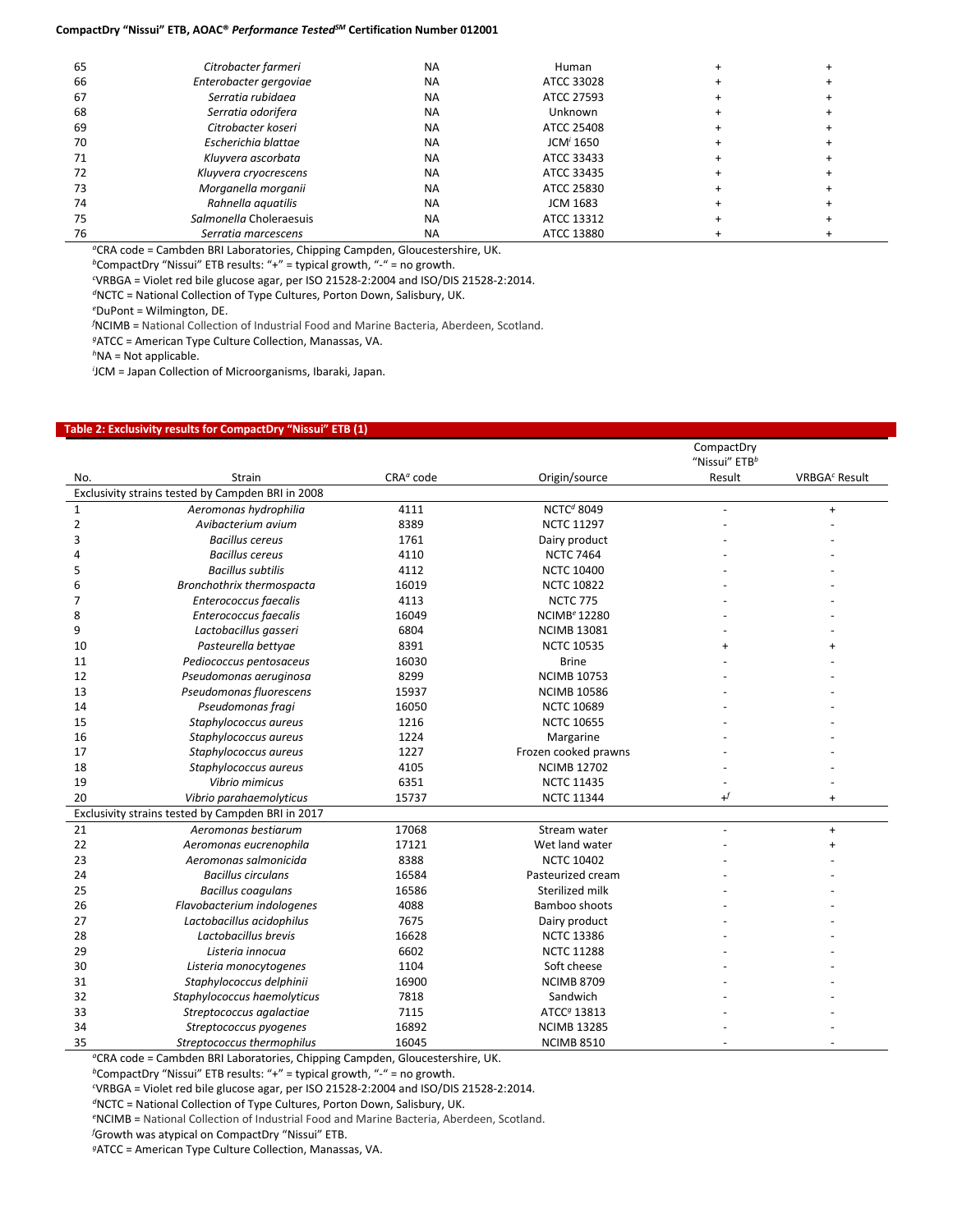| Table 5. Single laboratory matrix study - 2008: CompactDry "Nissui" ETB vs ISO 21528-2:2004 (1) |                |                   |         |                    |       |                         |                  |                |          |                  |
|-------------------------------------------------------------------------------------------------|----------------|-------------------|---------|--------------------|-------|-------------------------|------------------|----------------|----------|------------------|
| <b>ETB</b><br>ISO 21528-2:2004<br>Cont. level                                                   |                |                   |         |                    |       |                         |                  | 95% Cle        |          |                  |
| Matrix                                                                                          |                | Mean <sup>a</sup> | $S_r^b$ | RSD <sub>r</sub> c | Mean  | $\mathsf{S}_\mathrm{f}$ | RSD <sub>r</sub> | Mean diff. $d$ | LCL      | UCL <sup>g</sup> |
|                                                                                                 | $\mathbf{1}$   | 3.415             | 0.092   | 2.69               | 3.596 | 0.105                   | 2.92             | $-0.181$       | $-0.265$ | $-0.097$         |
|                                                                                                 | $\overline{2}$ | 4.301             | 0.065   | 1.51               | 4.430 | 0.092                   | 2.08             | $-0.129$       | $-0.209$ | $-0.048$         |
| Raw ground beef                                                                                 | 3              | 5.104             | 0.217   | 4.25               | 5.077 | 0.190                   | 3.74             | 0.027          | $-0.016$ | 0.071            |
|                                                                                                 | 4              | 5.457             | 0.200   | 3.67               | 5.628 | 0.156                   | 2.77             | $-0.171$       | $-0.339$ | $-0.003$         |
|                                                                                                 | 5              | 6.464             | 0.318   | 4.92               | 6.547 | 0.293                   | 4.48             | $-0.083$       | $-0.149$ | $-0.018$         |
|                                                                                                 | $\mathbf{1}$   | 0.000             | 0.000   | NA <sup>h</sup>    | 0.000 | 0.000                   | <b>NA</b>        | 0.000          | 0.000    | 0.000            |
|                                                                                                 | $\overline{2}$ | 0.653             | 0.568   | 87.0               | 0.369 | 0.598                   | 162              | 0.284          | $-0.301$ | 0.869            |
| Cooked chicken                                                                                  | 3              | 2.291             | 0.172   | 7.51               | 2.456 | 0.175                   | 7.13             | $-0.165$       | $-0.250$ | $-0.080$         |
|                                                                                                 | 4              | 3.434             | 0.125   | 3.64               | 3.407 | 0.194                   | 5.69             | 0.028          | $-0.105$ | 0.160            |
|                                                                                                 | 5              | 4.412             | 0.095   | 2.15               | 4.368 | 0.092                   | 2.11             | 0.043          | $-0.032$ | 0.118            |
|                                                                                                 | $\mathbf{1}$   | 0.000             | 0.000   | <b>NA</b>          | 0.000 | 0.000                   | <b>NA</b>        | 0.000          | 0.000    | 0.000            |
| Pre-washed bagged                                                                               | $\overline{2}$ | 2.583             | 0.367   | 14.2               | 2.502 | 0.520                   | 20.8             | 0.081          | $-0.200$ | 0.361            |
| shredded iceberg                                                                                | 3              | 3.935             | 0.190   | 4.83               | 4.161 | 0.158                   | 3.80             | $-0.226$       | $-0.296$ | $-0.155$         |
| lettuce                                                                                         | 4              | 4.733             | 0.317   | 6.69               | 4.566 | 0.356                   | 7.80             | 0.167          | 0.060    | 0.274            |
|                                                                                                 | 5              | 5.054             | 0.068   | 1.35               | 4.952 | 0.176                   | 3.55             | 0.102          | 0.009    | 0.195            |
|                                                                                                 | $\mathbf{1}$   | 0.518             | 0.677   | 131                | 1.868 | 0.285                   | 15.3             | $-1.350$       | $-1.800$ | $-0.901$         |
|                                                                                                 | $\overline{2}$ | 2.039             | 0.208   | 10.2               | 2.203 | 0.217                   | 9.85             | $-0.164$       | $-0.240$ | $-0.088$         |
| Frozen fish (cod fillet)                                                                        | 3              | 2.850             | 0.134   | 4.70               | 3.088 | 0.108                   | 3.50             | $-0.238$       | $-0.300$ | $-0.176$         |
|                                                                                                 | 4              | 3.957             | 0.144   | 3.64               | 4.086 | 0.147                   | 3.60             | $-0.129$       | $-0.166$ | $-0.092$         |
|                                                                                                 | 5              | 4.922             | 0.245   | 4.98               | 5.114 | 0.184                   | 3.60             | $-0.192$       | $-0.244$ | $-0.139$         |
|                                                                                                 | $\mathbf{1}$   | 0.000             | 0.000   | <b>NA</b>          | 0.000 | 0.000                   | <b>NA</b>        | 0.000          | 0.000    | 0.000            |
|                                                                                                 | $\overline{2}$ | 1.862             | 0.892   | 47.9               | 1.661 | 1.290                   | 77.7             | 0.201          | $-0.242$ | 0.644            |
| Instant nonfat dry<br>milk powder                                                               | 3              | 2.804             | 0.257   | 9.17               | 2.921 | 0.283                   | 9.69             | $-0.117$       | $-0.202$ | $-0.033$         |
|                                                                                                 | 4              | 3.642             | 0.446   | 12.2               | 3.767 | 0.464                   | 12.3             | $-0.124$       | $-0.240$ | $-0.009$         |
|                                                                                                 | 5              | 4.917             | 0.162   | 3.29               | 4.853 | 0.190                   | 3.92             | 0.064          | $-0.008$ | 0.136            |

*<sup>a</sup>*Mean of five replicate portions, plated in duplicate, after logarithmic transformation.

*<sup>b</sup>*Repeatability standard deviation.

*c* Relative standard deviation for repeatability.

*<sup>d</sup>*Mean difference between the candidate and reference methods.

*e* Confidence interval.

*f* 95% Lower confidence limit for difference of means.

*<sup>g</sup>*95% Upper confidence limit for difference of means.

*h*Not applicable.

Τ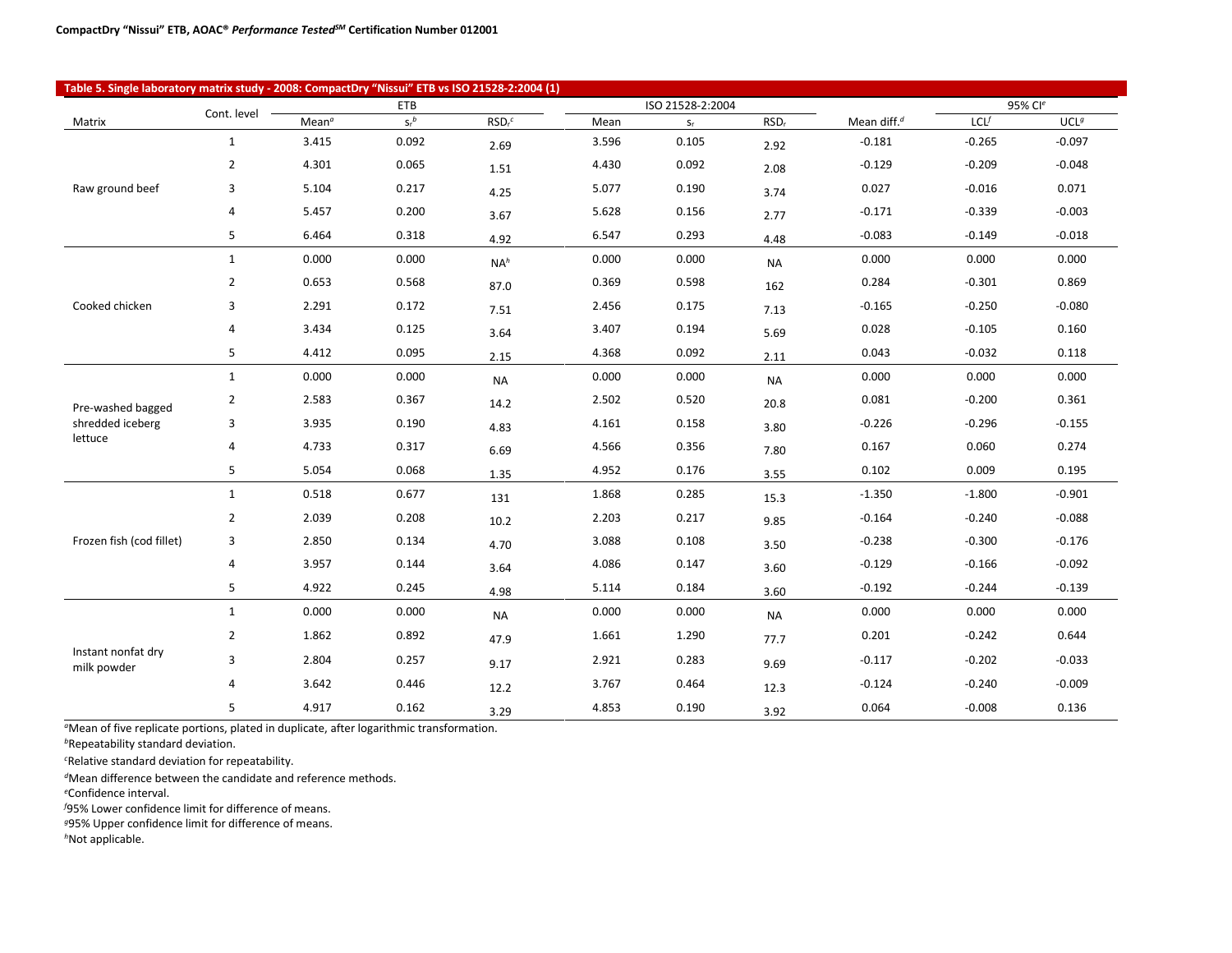| Table 6. Single laboratory matrix study - 2017: CompactDry "Nissui" ETB vs ISO/DIS 21528-2:2014 (1) |                |                   |         |                    |                      |       |                  |                |          |          |
|-----------------------------------------------------------------------------------------------------|----------------|-------------------|---------|--------------------|----------------------|-------|------------------|----------------|----------|----------|
|                                                                                                     | Cont.          |                   | ETB     |                    | ISO/DIS 21528-2:2014 |       |                  |                | 95% Cle  |          |
| Matrix                                                                                              | level          | Mean <sup>a</sup> | $S_r^b$ | RSD <sub>r</sub> c | Mean                 | $S_r$ | RSD <sub>r</sub> | Mean diff. $d$ | LCLf     | UCLg     |
|                                                                                                     | $\mathbf{1}$   | 2.298             | 0.117   | 5.09               | 2.316                | 0.100 | 4.32             | $-0.019$       | $-0.085$ | 0.048    |
| Pasteurized cream                                                                                   | $\mathcal{P}$  | 4.064             | 0.044   | 1.08               | 3.953                | 0.105 | 2.66             | 0.111          | $-0.020$ | 0.242    |
|                                                                                                     | 3              | 5.932             | 0.054   | 0.91               | 5.651                | 0.095 | 1.68             | 0.281          | 0.194    | 0.368    |
|                                                                                                     | $\mathbf{1}$   | 1.643             | 0.235   | 14.3               | 1.828                | 0.209 | 11.4             | $-0.185$       | $-0.712$ | 0.342    |
| Cream cheese                                                                                        | 2              | 3.682             | 0.048   | 1.30               | 3.834                | 0.038 | 0.99             | $-0.153$       | $-0.207$ | $-0.098$ |
|                                                                                                     | 3              | 5.495             | 0.095   | 1.73               | 5.666                | 0.072 | 1.27             | $-0.171$       | $-0.346$ | 0.004    |
|                                                                                                     | $\mathbf{1}$   | 1.778             | 0.166   | 9.34               | 2.106                | 0.195 | 9.26             | $-0.329$       | $-0.711$ | 0.054    |
| Ready to cook fresh<br>vegetables                                                                   | 2              | 3.292             | 0.076   | 2.31               | 3.408                | 0.189 | 5.55             | $-0.117$       | $-0.271$ | 0.038    |
|                                                                                                     | 3              | 5.643             | 0.433   | 7.67               | 5.610                | 0.153 | 2.73             | 0.032          | $-0.451$ | 0.514    |
|                                                                                                     |                | 1.597             | 0.202   | 12.7               | 1.942                | 0.145 | 7.47             | $-0.344$       | $-0.583$ | $-0.106$ |
| Vegetable juice                                                                                     | $\overline{2}$ | 3.633             | 0.079   | 2.17               | 3.838                | 0.067 | 1.75             | $-0.205$       | $-0.356$ | $-0.054$ |
|                                                                                                     | 3              | 5.559             | 0.094   | 1.69               | 5.804                | 0.044 | 0.76             | $-0.245$       | $-0.353$ | $-0.136$ |
|                                                                                                     |                | 3.842             | 0.061   | 1.59               | 4.373                | 0.110 | 2.52             | $-0.530$       | $-0.723$ | $-0.337$ |
| Raw ground pork                                                                                     | $\overline{2}$ | 4.744             | 0.097   | 2.04               | 4.775                | 0.076 | 1.59             | $-0.031$       | $-0.110$ | 0.047    |
|                                                                                                     | 3              | 6.749             | 0.017   | 0.25               | 6.855                | 0.048 | 0.70             | $-0.106$       | $-0.181$ | $-0.031$ |
|                                                                                                     |                | 2.744             | 0.277   | 10.1               | 2.637                | 0.409 | 15.5             | 0.107          | $-0.192$ | 0.406    |
| Raw bacon                                                                                           | $\mathcal{P}$  | 4.449             | 0.246   | 5.53               | 4.344                | 0.216 | 4.97             | 0.104          | $-0.086$ | 0.295    |
|                                                                                                     | 3              | 6.308             | 0.197   | 3.12               | 6.356                | 0.216 | 3.40             | $-0.048$       | $-0.349$ | 0.254    |
|                                                                                                     | 1              | 2.361             | 0.184   | 7.79               | 2.322                | 0.133 | 5.73             | 0.039          | $-0.075$ | 0.154    |
| Fresh cooked prawns                                                                                 | 2              | 4.352             | 0.324   | 7.44               | 5.161                | 0.748 | 14.5             | $-0.810$       | $-1.381$ | $-0.238$ |
|                                                                                                     | 3              | 5.783             | 0.394   | 6.81               | 5.944                | 0.083 | 1.40             | $-0.161$       | $-0.675$ | 0.354    |
|                                                                                                     |                | 2.464             | 0.075   | 3.04               | 2.923                | 0.078 | 2.67             | $-0.458$       | $-0.554$ | $-0.363$ |
| Fish paté                                                                                           | $\overline{2}$ | 4.434             | 0.137   | 3.09               | 3.901                | 0.174 | 4.46             | 0.533          | 0.231    | 0.835    |
|                                                                                                     | 3              | 6.240             | 0.187   | 3.00               | 6.741                | 0.122 | 1.81             | $-0.502$       | $-0.613$ | $-0.391$ |
|                                                                                                     | 1              | 2.415             | 0.061   | 2.53               | 2.618                | 0.109 | 4.16             | $-0.203$       | $-0.326$ | $-0.080$ |
| Sandwich                                                                                            | 2              | 4.422             | 0.070   | 1.58               | 4.383                | 0.142 | 3.24             | 0.039          | $-0.133$ | 0.211    |
|                                                                                                     | $\overline{3}$ | 6.525             | 0.059   | 0.90               | 6.635                | 0.099 | 1.49             | $-0.110$       | $-0.229$ | 0.008    |
|                                                                                                     |                | 1.365             | 0.201   | 14.7               | 1.701                | 0.125 | 7.35             | $-0.336$       | $-0.579$ | $-0.092$ |
| Cooked chilled rice                                                                                 |                | 3.526             | 0.008   | 0.23               | 3.716                | 0.091 | 2.45             | $-0.191$       | $-0.375$ | $-0.006$ |
|                                                                                                     | 3              | 5.442             | 0.170   | 3.12               | 5.650                | 0.113 | 2.00             | $-0.207$       | $-0.523$ | 0.109    |

*<sup>a</sup>*Mean of five replicate portions, after logarithmic transformation.

*<sup>b</sup>*Repeatability standard deviation.

*<sup>c</sup>*Relative standard deviation for repeatability.

*<sup>d</sup>*Mean difference between the candidate and reference methods.

*<sup>e</sup>*Confidence interval.

*f* 95% Lower confidence limit for difference of means.

*g*95% Upper confidence limit for difference of means.